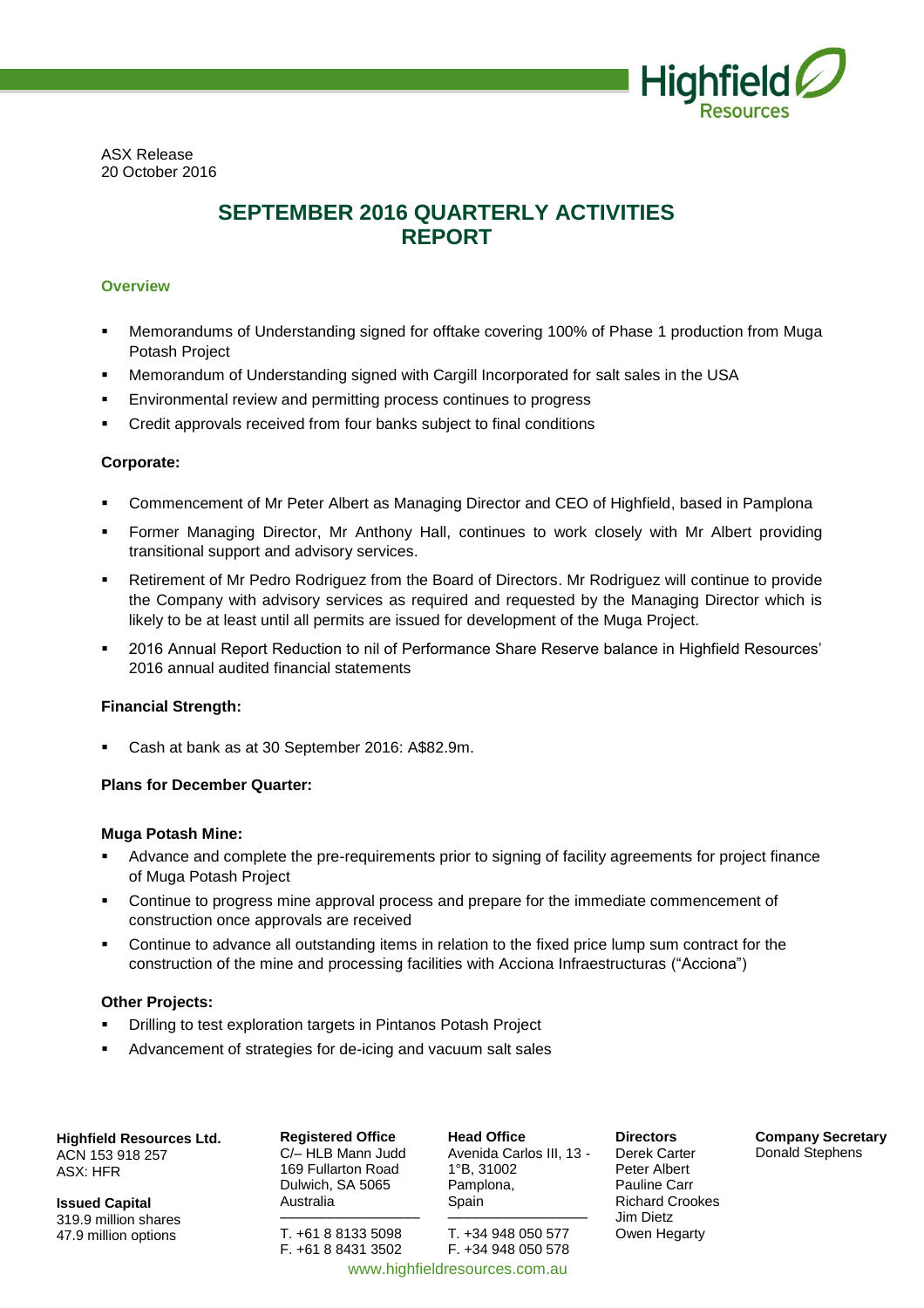

# **Muga Potash Project**

#### **Overview**

Highfield Resources (ASX: HFR) ("Highfield" or "the Company") is a Spanish potash developer. The Company's flagship Muga Potash Project ("Muga" or "the Project") is targeting the relatively shallow sylvinite beds in the Muga Project area that cover about 80km<sup>2</sup>. Mineralisation commences at depths from surface of less than 200 metres and appears ideal for a relatively low-cost conventional mine accessed via a dual decline, as demonstrated in the Company's Muga Project Optimisation Study completed in November 2015 (refer to ASX announcement dated 17 November 2015).

#### **Muga Mine Development Progress**

During the quarter the Company continued to progress the development and planning of Muga to allow construction to commence once licences are received.

Global construction company, Acciona, which previously completed a review of Highfield's cost plan and program for Muga, continues to work closely with the Company finalising the complete scope of work and targeting execution of a fixed price lump sum construction contract. Acciona's cost estimates continue to compare favourably with the Company's previously announced Optimisation Study (refer ASX announcement 17 November 2015).

Detailed engineering design continues as planned, with expert consultants working alongside the Highfield technical team to finalise underground mining and ventilation, process plant design and construction, site civil works, and tailings management.

Orders have been placed for long-lead items including equipment for drying, compacting and glazing facilities as well as components of the wet processing including screening, crushing and flotation.

#### **MOUs Signed for Offtake from Muga**

The Company announced that it has signed non-binding MOUs with Keytrade AG, Ameropa AG and Trammo AG (together "the Traders") covering up to 600,000 metric tonnes of K60 MOP per annum produced from its Muga Potash Mine. Upon signing of the formal documentation relating to these MOUs Highfield will have achieved a key condition precedent proposed by the mandated lead arrangers for the Project Finance Facility of the Muga Potash Mine. This facility is in the final stages of negotiation.

The Traders all have deep experience in the global fertiliser market across the three recognised macronutrients – potassium, nitrogen and phosphate. Importantly for Highfield, they all have recent and ongoing experience marketing potash in Highfield's European target markets, on an ad-hoc basis, for incumbent producers. Highfield remains focused on those markets that will deliver the maximum possible margin, where it has clear logistical and margin advantages over its peers.

#### **MOUs Signed with Cargill Incorporated for Salt Sales in USA**

The Company announced that it has signed a non-binding MOU with Cargill, Incorporated ("Cargill") for the sale of salt by Highfield to Cargill in the US. Highfield and Cargill have agreed to assess the viability of a long term commercial arrangement targeting salt sales by Highfield to Cargill for resale into the large US de-icing and industrial salt markets.

Cargill is one of the largest salt producers in the world and is in the top 3 in the USA. Its extensive distribution network makes it an ideal partner for Highfield to monetise its salt by-product from Muga.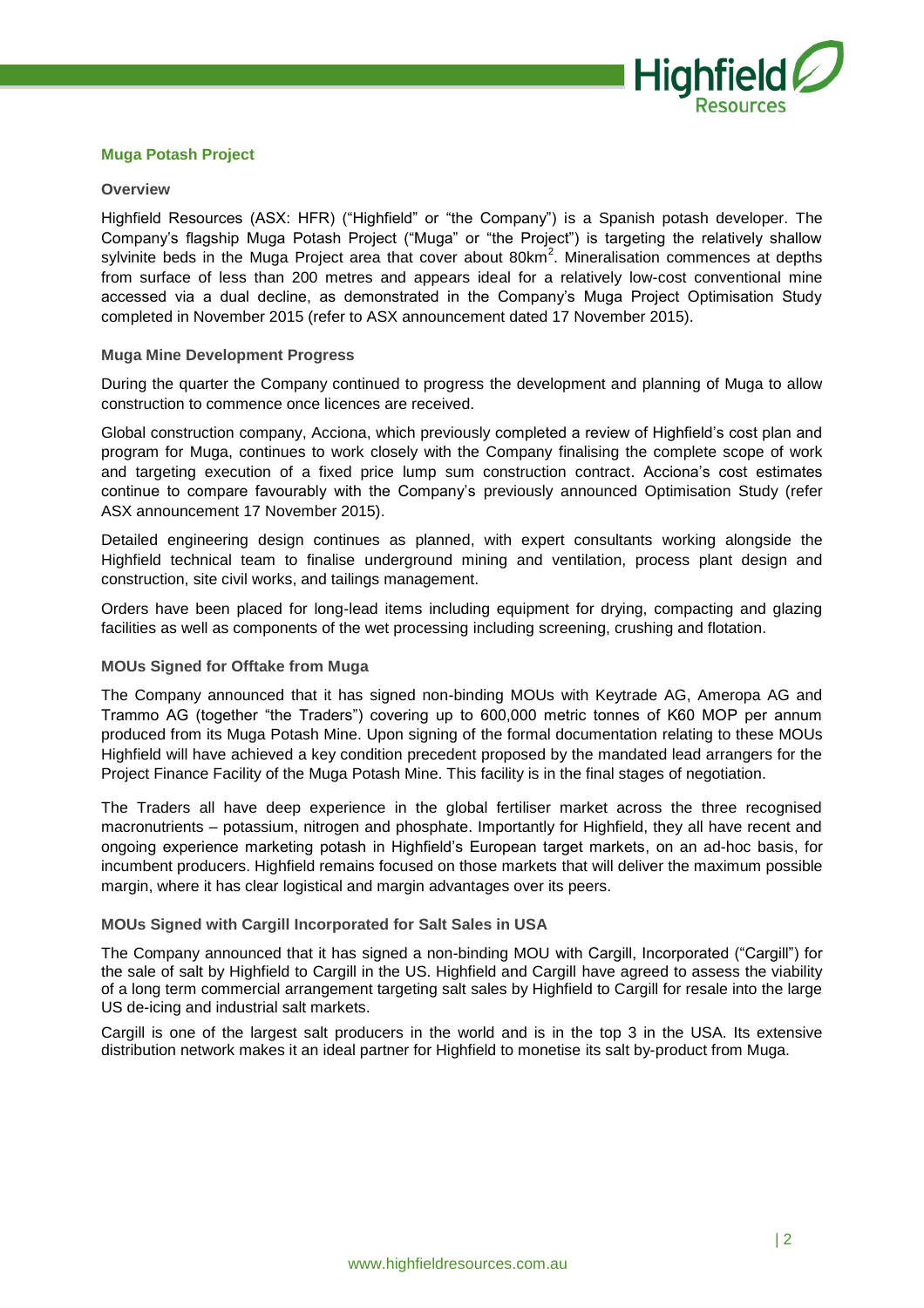

# **Permitting Update**

The Company continues to work closely with the various governmental departments to progress its application for the Mining Concession for Muga.

The feedback from the review of the Environmental and Social Impact Assessment ("ESIA") for Muga continues to be received and the Company understands that the process is well advanced. Following the receipt of a Positive Environmental Declaration ("DIA"), the Spanish Central Government's Department of Industry, Energy and Tourism (*Ministerio de Industria, Energia y Turismo or "*MINETUR"), which includes the Department of Mines, can move to the award of the Mining Concession.

The Company continues to remain confident of receiving its DIA and Mining Concession.

#### **Reduction of Performance Share Reserve Balance in 2016 Annual Accounts**

During the quarter, the Company notified its intention to reduce the balance of the Performance Share Reserve in the 2016 annual accounts (released 30 September 2016) from A\$11.5 million to nil.

The decision, made by the non-conflicted members of the Board of Directors ("Non-Conflicted Directors"), was implemented as part of the preparation of the Company's annual accounts. This adjustment will result in a corresponding reduction in Deferred Exploration and Evaluation Expenditure.

The Non-Conflicted Directors believe, based on legal advice from Australian counsel, that the vesting condition associated with the B Shares is unlikely to be satisfied by the final vesting date due to the expected two-year construction timeline at Muga.

The Directors of Highfield confirmed that they continue to expect all relevant approvals required to commence construction at Muga, including a positive DIA and the Mining Concession, will be issued by the relevant Spanish Government departments.

#### **Project Finance Update**

The Company had previously announced a project finance mandate with four Mandated Lead Arrangers ("MLAs") for long-term project finance facilities to fund the construction of the Project. Credit approvals from four banks have been received for a total of €185 million subject to satisfactory documentation and a number of conditions precedent to signing. The Company expects to finalise these items in due course. Additional funding alternatives will continue to be considered for the full project financing requirement with the view to selecting the best options later in the project execution cycle.

#### **Vipasca Potash Project**

Highfield´s 100%-owned Vipasca Project area (see Figure 1) includes the majority of the Vipasca permit, the entire Borneau permit and half of the Osquia permit. The Company is focusing on the deeper, higher-grade potash mineralisation that occurs in the P1 and P2 potash beds. The beds are located in the Muga sub-basin, which runs along strike to the north-west into the Vipasca permit area.

Limited work was carried out on the Vipasca Project during the Quarter.

#### **Pintanos Potash Project**

Highfield´s 100%-owned Pintanos Project (see Figure 1) abuts the Muga Project and covers an area of 65 $km^2$ . Depths from surface to mineralisation commence at around 500 metres. The Company is building on substantial historical potash exploration information which includes seven drill holes and 10 seismic profiles completed in the late 1980s.

Limited work was carried out on the Pintanos Project during the Quarter. Drilling to test the Exploration Target is planned to commence in the next quarter.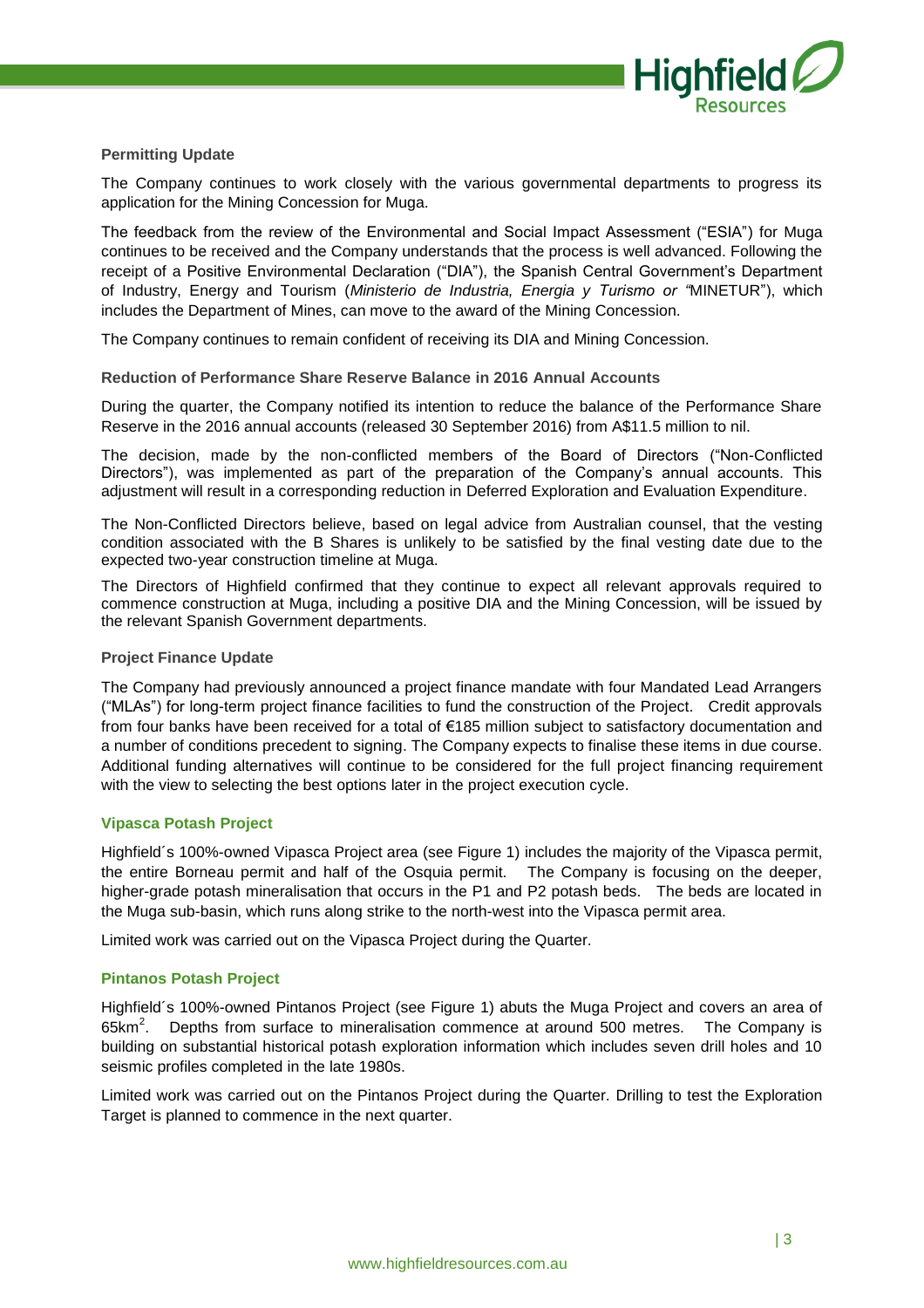

#### **Sierra del Perdón Potash Project**

Highfield´s 100%-owned Sierra del Perdón Project (see Figure 1) is located less than 10km from Pamplona and is within 40km of the Company´s flagship Muga Project.

Sierra del Perdón is a brownfield project which has hosted two former operating potash mines. The evaporite was historically mined, primarily for sylvinite but also for carnallite, before the mine closure in late 1996 due to relatively low potash prices of around US\$100/tonne. There is potential for potash exploitation in new, unmined areas in the Sierra del Perdón Project area and for limited additional production from brownfield (adjacent to historically mined) areas.

Limited work was carried out on the Sierra del Perdón Project over the Quarter.

#### **Izaga Potash Project**

Highfield's 100%-owned Izaga Project (see Figure 1) covers an area of more than 100km<sup>2</sup>, where historic drill holes and 2D seismic show a relatively continuous evaporite with drill hole intersects containing potash. With further positive exploration results, the Project could display similar attributes to the Muga Project.

Permit applications are currently under consideration.

#### **Basin Wide Potash Production and Logistics Scheme**

The Company is investigating options for the exploitation of potash and salt mineralisation across its basin-wide project portfolio.

As reported in the Quarterly Activities Report dated 30 October 2015, global engineering consultancy, AECOM, has provided a detailed report on multiple transport options including rail extensions and slurry pipelines to a railhead. This report provides the Company with a good foundation to assess its various medium and long term options with respect to the development of Highfield's exciting pipeline of projects.

#### **Geoalcali Foundation**

#### **Overview**

The Geoalcali Foundation is a not-for-profit Spanish foundation, supported exclusively by the Company. It was established to deliver projects into the communities in which the Company will operate its mines. Further information can be found at the Foundation's website, [www.geoalcali.com/geoalcali-foundation.](http://www.geoalcali.com/geoalcali-foundation)

#### **Projects**

The Company's community engagement program has delivered numerous projects in the regions of Navarra and Aragón, the border between which the Muga Project straddles. The Company has recently broadened its engagement with the region of Aragón. Ongoing initiatives include a fertiliser education program in collaboration with the Agricultural Technology Centre of Aragón, the OrganiK nursery and fertiliser project, and a number of social welfare programs and cultural initiatives throughout the region.

Since its inception, the Foundation has supported 93 individual projects. It currently has 14 active projects. Eight of these are one-off contributions or sponsorships, and six are part of on-going, longer term collaborations.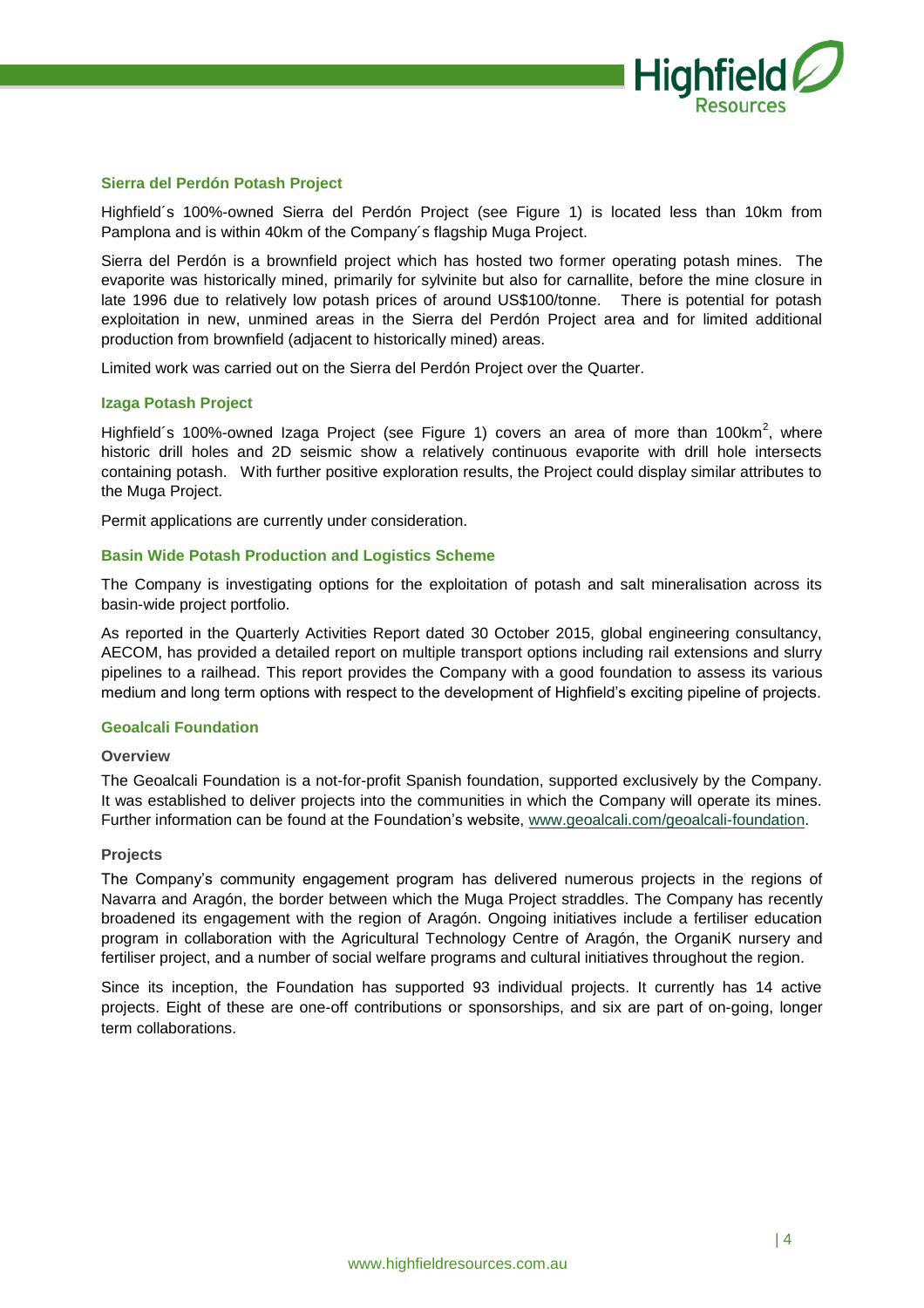

# **Corporate**

**Commencement of Peter Albert as Managing Director and CEO**

Mr Peter Albert commenced with Highfield Resources as Group Managing Director and Chief Executive Officer on 1 September 2016.

Former Managing Director, Mr Anthony Hall, has resigned from the Board of Directors, but will continue to provide Highfield with advisory services in the short to medium term.

**Retirement of Mr Pedro Rodriguez from the Board of Directors**

Mr Pedro Rodriguez has retired from the Board of Directors of Highfield effective 31 July 2016 (refer ASX release 1 August 2016). Mr Rodriguez has retired for personal reasons, but will continue to provide advisory services to the new Managing Director and Senior Executive Team for the foreseeable future.

Mr Rodriguez was responsible for the discovery of the assets in 2011 and, together with Highfield's Chairman, Derek Carter, effected the sale of the assets to Highfield Resources in 2012. Mr Rodriguez remains a significant shareholder in Highfield.

# **Cash position**

As at 30 September 2016, the Company had A\$82.9 million in cash on its balance sheet.

# **Appendix 5B Statement of Cash Flows**

The Company is preparing the Appendix 5B quarterly statement of cash flows and expects to release it to the ASX on or before 24 October 2016.

**For more information:**

#### **Highfield Resources**

Peter Albert Managing Director Ph: + 34 617 872 100

Hayden Locke Head of Corporate Development Ph: +34 609 811 257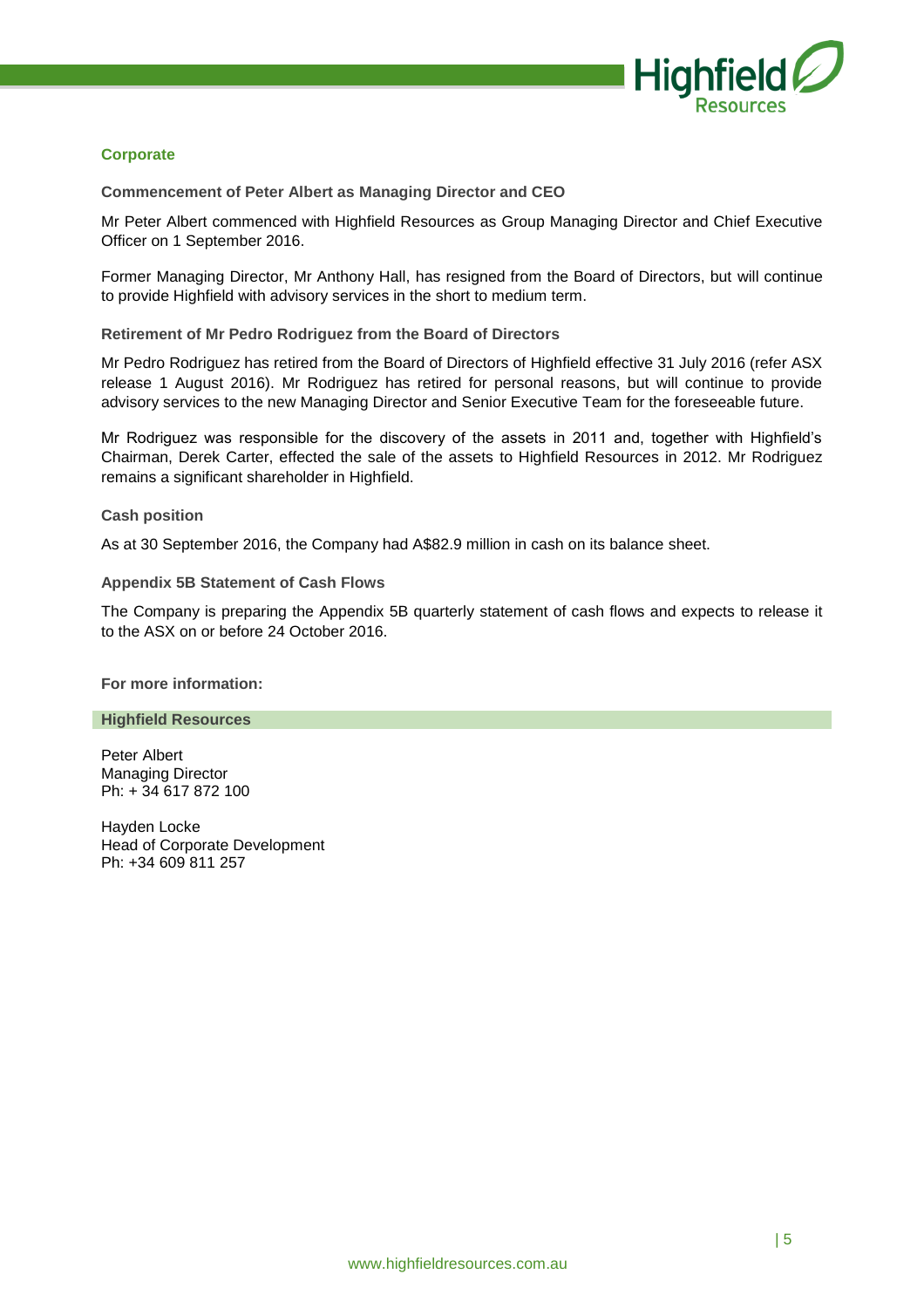

| Project                                | Region  | <b>Permit Name</b>   | <b>Permit Type</b> | Applied    | Granted    | Ref#          | Area $Km2$ | Holder       | <b>Structure</b> |
|----------------------------------------|---------|----------------------|--------------------|------------|------------|---------------|------------|--------------|------------------|
| Sierra del Perdón                      | Navarra | Quiñones             | Investigation      | 19/07/2011 | 7/08/2012  | 35760         | 32.48      | Geoalcali SL | 100%             |
| Sierra del Perdón                      | Navarra | Adiós                | Investigation      | 19/07/2011 | 7/08/2012  | 35770         | 75.60      | Geoalcali SL | 100%             |
| Sierra del Perdón                      | Navarra | Amplicación de Adiós | Investigation      | 26/10/2012 | 14/02/2014 | 35880         | 40.90      | Geoalcali SL | 100%             |
|                                        |         |                      |                    |            |            |               | 148.98     |              |                  |
| Muga                                   | Navarra | Goyo                 | Investigation      | 19/07/2011 | 24/12/2012 | 35780         | 27.72      | Geoalcali SL | 100%             |
| Muga                                   | Navarra | Goyo Sur             | Investigation      | 25/07/2014 | Pendina    | 35920         | 8.96       | Geoalcali SL | 100%             |
| Muga                                   | Aragón  | Fronterizo           | Investigation      | 21/06/2012 | 5/02/2014  | Z-3502/N-3585 | 9.80       | Geoalcali SL | 100%             |
| Muga                                   | Aragón  | Muga                 | Investigation      | 29/05/2013 | 7/04/2014  | 3500          | 20.40      | Geoalcali SL | 100%             |
| Muga                                   | Aragón  | Muga Sur             | Investigation      | 25/09/2014 | Pending    | 3524          | 7.28       | Geoalcali SL | 100%             |
|                                        |         |                      |                    |            |            |               | 74.16      |              |                  |
| Vipasca (Muga)*                        | Navarra | Vipasca              | Investigation      | 6/11/2013  | 11/12/2014 | 35900         | 38.92      | Geoalcali SL | 100%             |
| Vipasca (Izaga)*                       | Navarra | Osquia               | Investigation      | 28/04/2015 | Pending    | 35970         | 81.20      | Geoalcali SL | 100%             |
| Vipasca                                | Navarra | Borneau              | Investigation      | 28/04/2015 | Pending    | 35960         | 80.33      | Geoalcali SL | 100%             |
|                                        |         |                      |                    |            |            |               | 200.45     |              |                  |
| Pintano                                | Aragón  | Molineras 10         | Investigation      | 20/11/2012 | 6/03/2014  | 3495/10       | 18.20      | Geoalcali SL | 100%             |
| Pintano                                | Aragón  | Molineras 20         | Investigation      | 19/02/2013 | Pending    | 3495/20       | 16.80      | Geoalcali SL | 100%             |
| Pintano                                | Aragón  | Puntarrón            | Investigation      | 7/05/2014  | Pending    | 3509          | 30.24      | Geoalcali SL | 100%             |
|                                        |         |                      |                    |            |            |               | 65.24      |              |                  |
| Izaga                                  | Navarra | Girardi              | Investigation      | 28/04/2015 | Pending    | 35950         | 79.17      | Geoalcali SL | 100%             |
|                                        |         |                      |                    |            |            |               | 79.17      |              |                  |
| *Permit includes areas in two Projects |         |                      |                    |            |            | Total         | 568.00     |              |                  |

# **Table 1: Summary of Highfield's Mineral Interests as at 30 September 2016**

**Location:** All permits are located in Spain.

**Holder:** Geoalcali SL is a 100%-owned Spanish subsidiary of Highfield Resources Limited. **Changes:** Nil